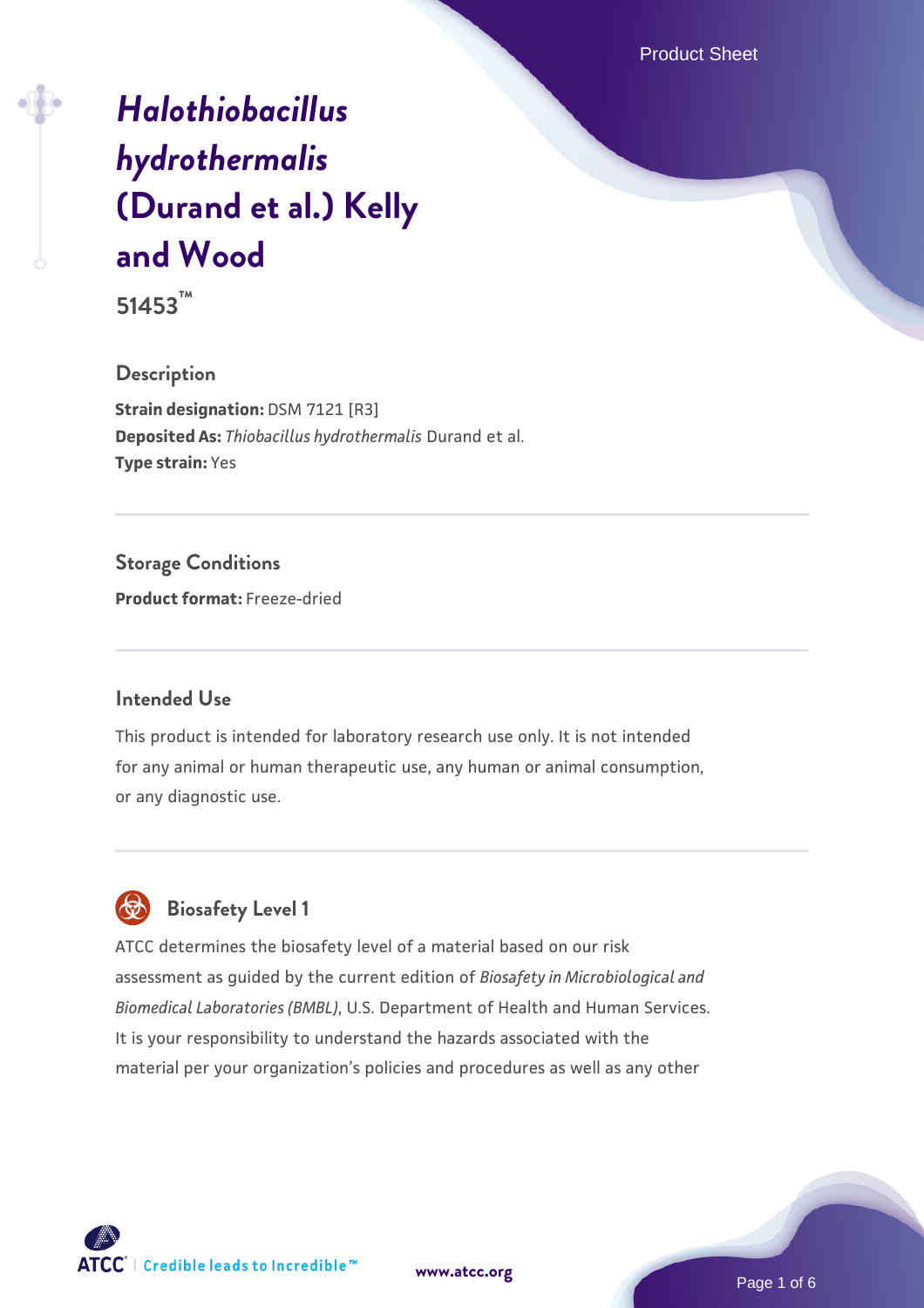## *[Halothiobacillus hydrothermalis](https://www.atcc.org/products/51453)* [\(Durand et al.\) Kelly and](https://www.atcc.org/products/51453) Product Sheet **[Wood](https://www.atcc.org/products/51453)**

**51453**

applicable regulations as enforced by your local or national agencies.

ATCC highly recommends that appropriate personal protective equipment is always used when handling vials. For cultures that require storage in liquid nitrogen, it is important to note that some vials may leak when submersed in liquid nitrogen and will slowly fill with liquid nitrogen. Upon thawing, the conversion of the liquid nitrogen back to its gas phase may result in the vial exploding or blowing off its cap with dangerous force creating flying debris. Unless necessary, ATCC recommends that these cultures be stored in the vapor phase of liquid nitrogen rather than submersed in liquid nitrogen.

### **Certificate of Analysis**

For batch-specific test results, refer to the applicable certificate of analysis that can be found at www.atcc.org.

## **Growth Conditions**

**Medium:**  [ATCC Medium 1901: T-ASW medium \(DSM 574\)](https://www.atcc.org/-/media/product-assets/documents/microbial-media-formulations/atcc-medium-1901.pdf?rev=adc98cdd3aa24339b15223cfc0261a93) **Temperature:** 37°C

#### **Handling Procedures**

1. Open vial according to enclosed instructions.

**2. Using a single tube of #1901 broth (5 to 6 ml), withdraw approximately 0.5 to 1.0 ml with a Pasteur or 1.0 ml pipette. Rehydrate the entire pellet.**

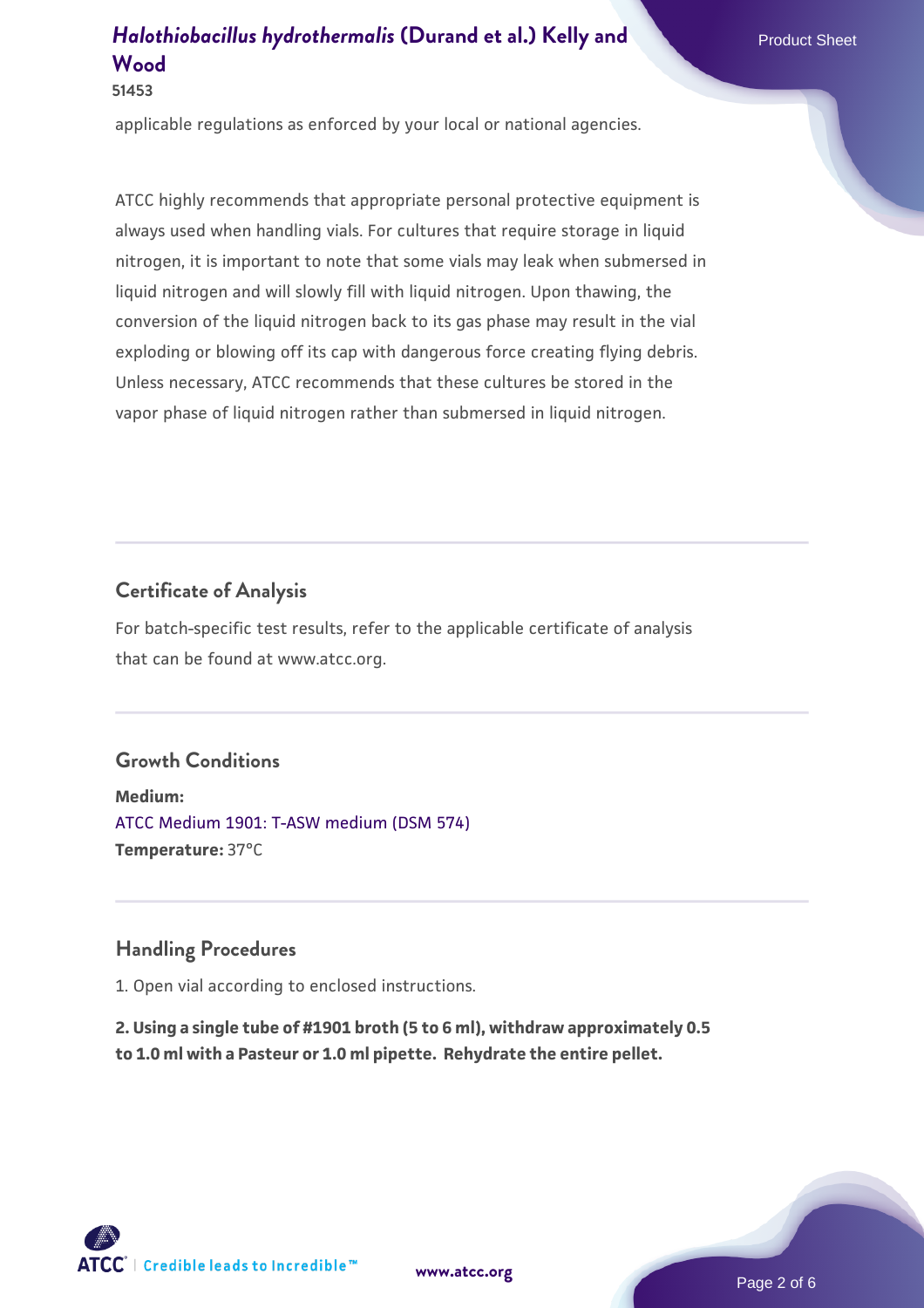## *[Halothiobacillus hydrothermalis](https://www.atcc.org/products/51453)* [\(Durand et al.\) Kelly and](https://www.atcc.org/products/51453) **[Wood](https://www.atcc.org/products/51453)**

**51453**

#### **3. Aseptically transfer this aliquot back into the broth tube. Mix well.**

**4. Use several drops of the suspension to inoculate a #1901 agar slant and/or plate.**

5. Incubate the tubes and plate at 37°C for 24 hours.

#### **Notes**

Colonies on #1901 agar are tiny, round, white, opaque, and slightly raised with an entire margin. Growth occurs because of the oxidization of thiosulfate to sulfuric acid, so the medium turns from pink to yellow in color because of the presence of phenol red.

Additional information on this culture is available on the ATCC<sup>®</sup> web site at www.atcc.org.

#### **Material Citation**

If use of this material results in a scientific publication, please cite the material in the following manner: *Halothiobacillus hydrothermalis* (Durand et al.) Kelly and Wood (ATCC 51453)

#### **References**

References and other information relating to this material are available at www.atcc.org.

#### **Warranty**

The product is provided 'AS IS' and the viability of ATCC® products is



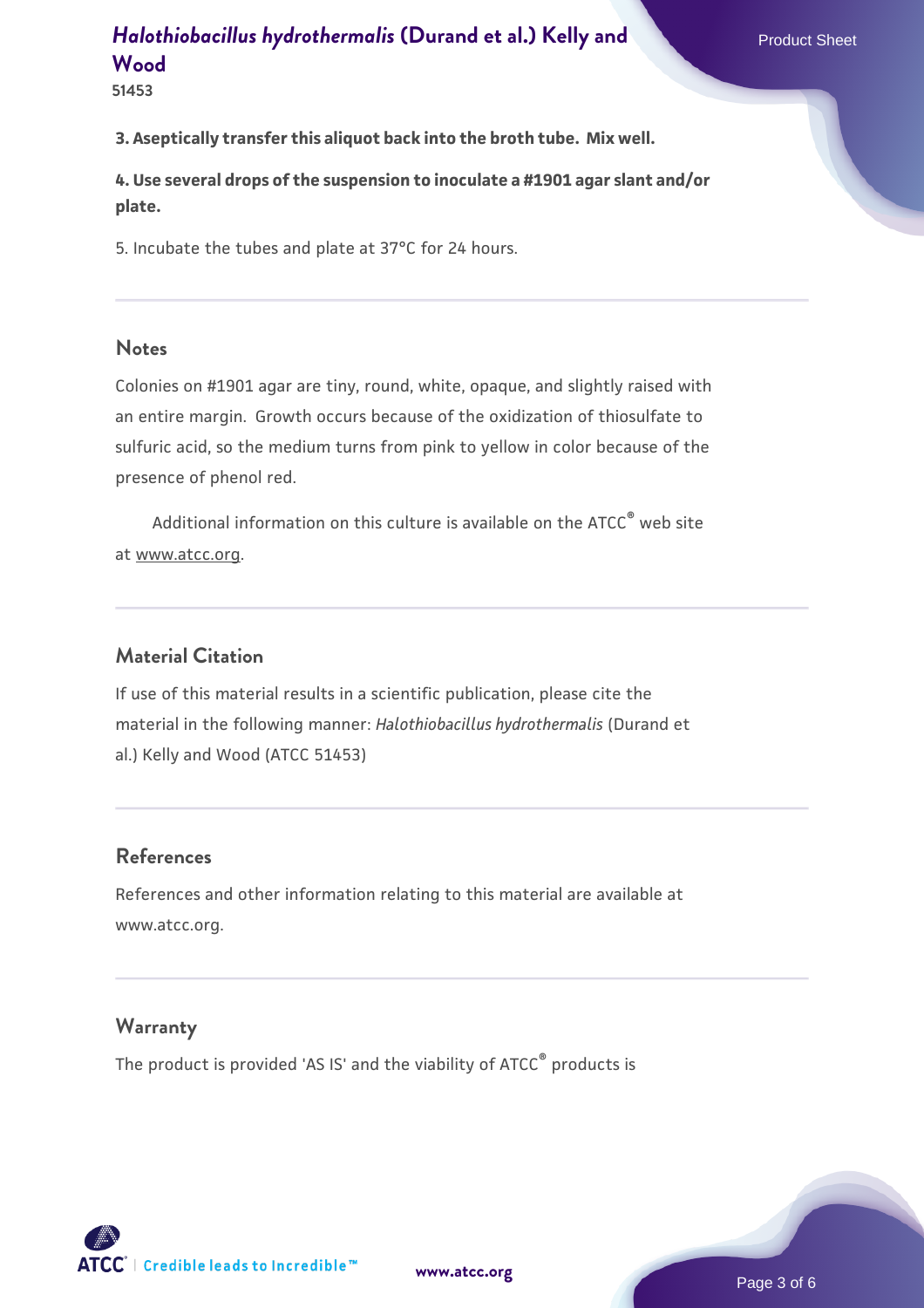## *[Halothiobacillus hydrothermalis](https://www.atcc.org/products/51453)* [\(Durand et al.\) Kelly and](https://www.atcc.org/products/51453) Product Sheet **[Wood](https://www.atcc.org/products/51453)**

warranted for 30 days from the date of shipment, provided that the customer has stored and handled the product according to the information included on the product information sheet, website, and Certificate of Analysis. For living cultures, ATCC lists the media formulation and reagents that have been found to be effective for the product. While other unspecified media and reagents may also produce satisfactory results, a change in the ATCC and/or depositor-recommended protocols may affect the recovery, growth, and/or function of the product. If an alternative medium formulation or reagent is used, the ATCC warranty for viability is no longer valid. Except as expressly set forth herein, no other warranties of any kind are provided, express or implied, including, but not limited to, any implied warranties of merchantability, fitness for a particular purpose, manufacture according to cGMP standards, typicality, safety, accuracy, and/or noninfringement.

#### **Disclaimers**

This product is intended for laboratory research use only. It is not intended for any animal or human therapeutic use, any human or animal consumption, or any diagnostic use. Any proposed commercial use is prohibited without a license from ATCC.

While ATCC uses reasonable efforts to include accurate and up-to-date information on this product sheet, ATCC makes no warranties or representations as to its accuracy. Citations from scientific literature and patents are provided for informational purposes only. ATCC does not warrant that such information has been confirmed to be accurate or complete and the customer bears the sole responsibility of confirming the accuracy and completeness of any such information.

This product is sent on the condition that the customer is responsible for and assumes all risk and responsibility in connection with the receipt, handling, storage, disposal, and use of the ATCC product including without limitation taking all appropriate safety and handling precautions to minimize health or

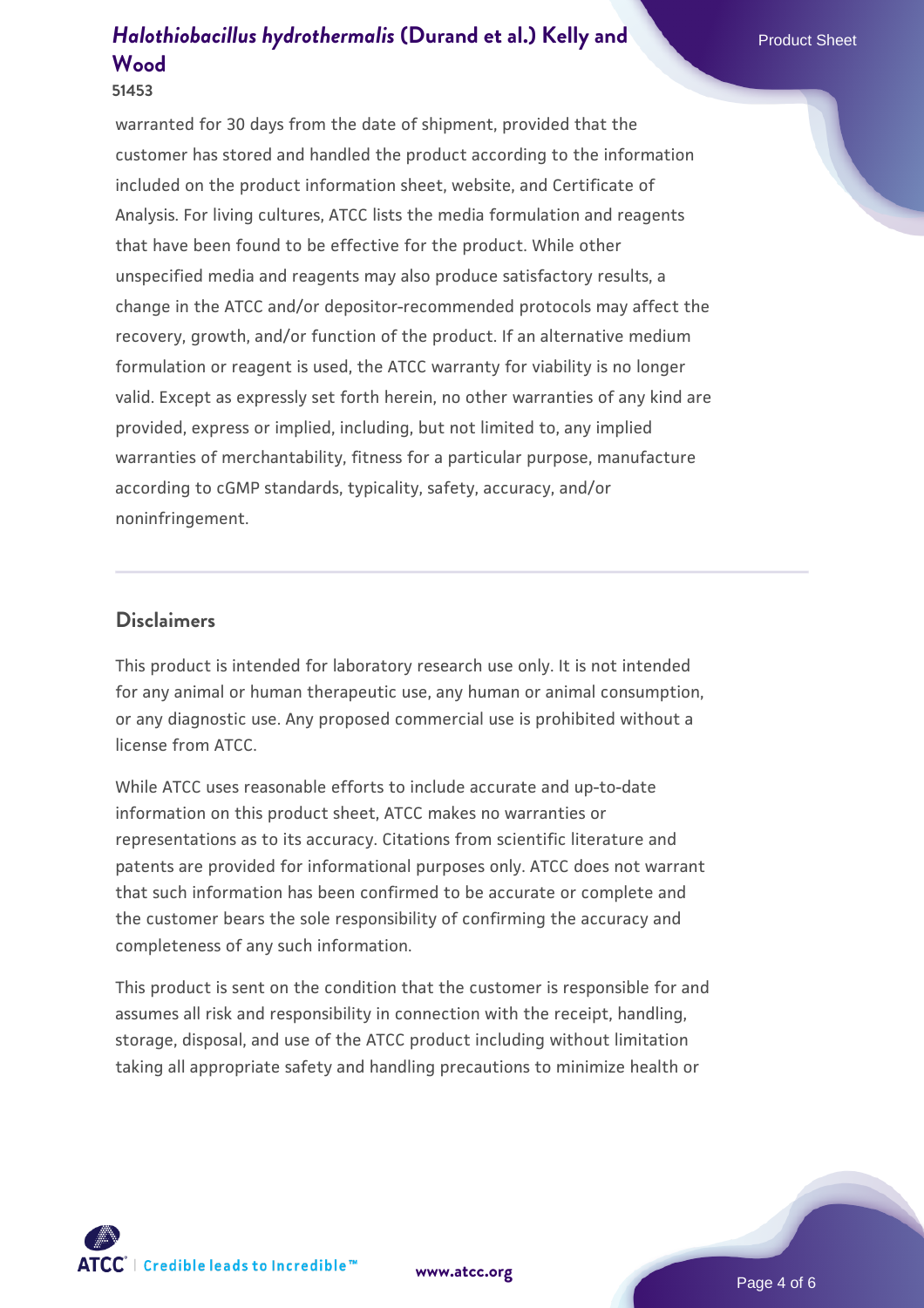# *[Halothiobacillus hydrothermalis](https://www.atcc.org/products/51453)* [\(Durand et al.\) Kelly and](https://www.atcc.org/products/51453) Product Sheet **[Wood](https://www.atcc.org/products/51453)**

**51453**

environmental risk. As a condition of receiving the material, the customer agrees that any activity undertaken with the ATCC product and any progeny or modifications will be conducted in compliance with all applicable laws, regulations, and guidelines. This product is provided 'AS IS' with no representations or warranties whatsoever except as expressly set forth herein and in no event shall ATCC, its parents, subsidiaries, directors, officers, agents, employees, assigns, successors, and affiliates be liable for indirect, special, incidental, or consequential damages of any kind in connection with or arising out of the customer's use of the product. While reasonable effort is made to ensure authenticity and reliability of materials on deposit, ATCC is not liable for damages arising from the misidentification or misrepresentation of such materials.

Please see the material transfer agreement (MTA) for further details regarding the use of this product. The MTA is available at www.atcc.org.

## **Copyright and Trademark Information**

© ATCC 2021. All rights reserved.

ATCC is a registered trademark of the American Type Culture Collection.

### **Revision**

This information on this document was last updated on 2021-05-19

#### **Contact Information**

ATCC 10801 University Boulevard Manassas, VA 20110-2209 **IISA** US telephone: 800-638-6597